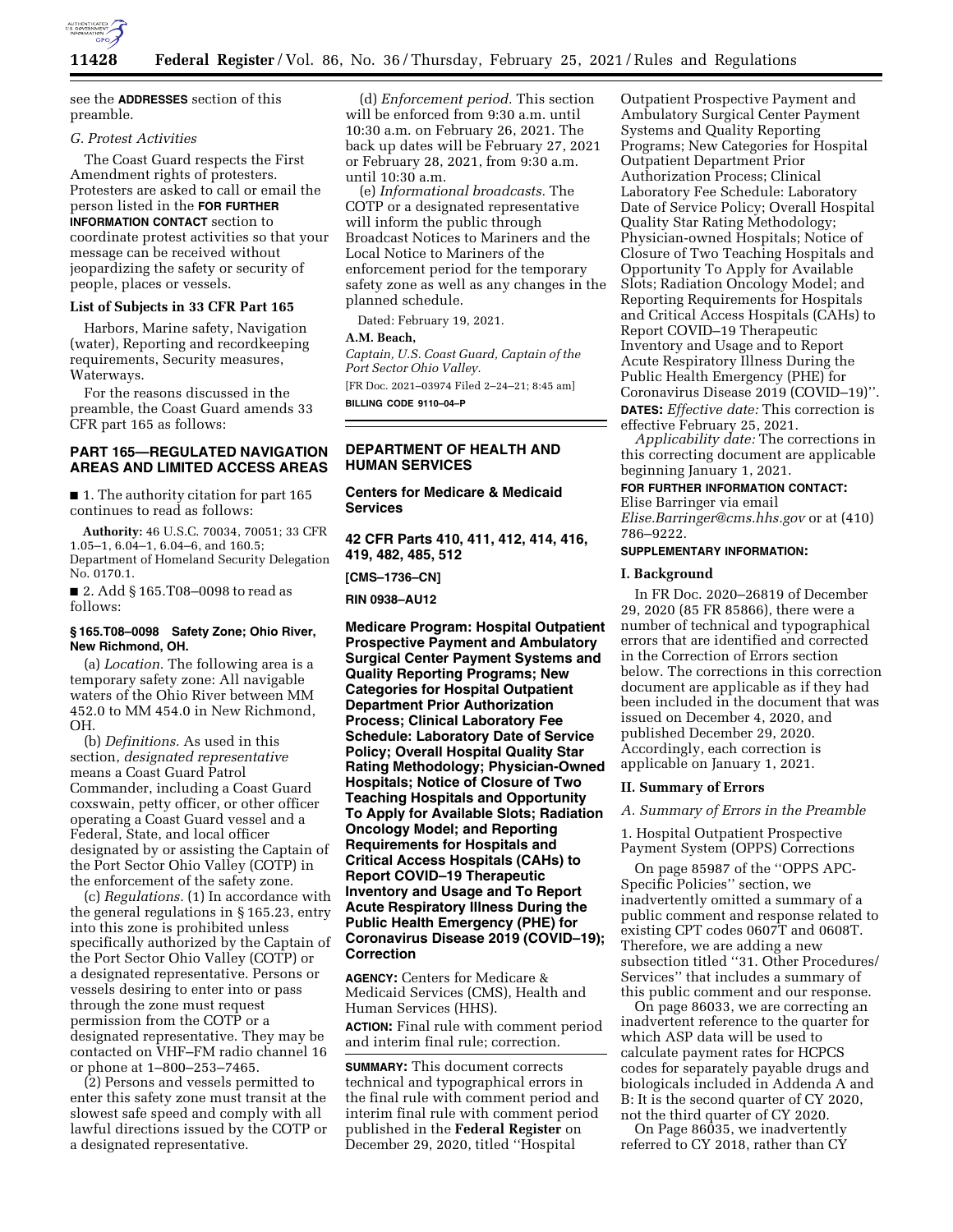2021, as the year in which the proposed packaging status of each drug and biological with HCPCS codes that describe different dosages of the same drug or biological would apply.

On Page 86063, in Table 42: Skin Substitute Assignments to High Cost and Low Cost Groups for CY 2021, we inadvertently stated in the column titled ''Final CY 2021 High/Low Cost Assignment'' that HCPCS code Q4222 is assigned to the ''Low'' cost group rather than ''High'' cost group.

On Page 86273, we inadvertently described the increase in total OPPS payments in CY 2021 as a result of the update to the conversion factor, the CY 2021 frontier wage index adjustment, and other adjustments (not including the effects of outlier payments or the pass-through payment estimates) as 0.2 percent, rather than 2.6 percent.

# 2. Ambulatory Surgical Center (ASC) Payment System Corrections

On pages 86154 and 86165, in Tables 59 and 60, we incorrectly listed the final CY 2021 ASC payment indicator for CPT code 0404T (Transcervical uterine fibroid(s) ablation with ultrasound guidance, radiofrequency) as ''G2'' instead of ''J8''. As stated on page 86016, we assigned device-intensive status to CPT code 0404T and finalized a default device offset percentage of 31 percent to reflect the device costs associated with that code for CY 2021. However, we inadvertently did not assign device-intensive status to CPT code 0404T or utilize the default device offset percentage under the ASC payment system for CPT code 0404T when calculating ASC payment rates for CY 2021.

On page 86175, we inadvertently did not refer to the revised modifications to the labor market areas contained in OMB Bulletins 18–03 and 18–04. While we used these updated delineations to calculate the ASC wage index for CY 2021, which we used to calculate the ASC payment system rates, we unintentionally did not include conforming language in the ASC wage index section of the preamble to refer to these bulletins. Therefore, we are correcting the ASC wage index section by including language referring to the revised labor market areas issued in the OMB Bulletins 18–03 and 18–04.

On pages 86176 and 86282, we are correcting references to the weight scalar used in ASC payment rate calculations from ''0.8591'' to ''0.8547'' to include the effect of our policy to unpackage HCPCS code J1097 (phenylephrine 10.16 mg/ml and ketorolac 2.88 mg/ml ophthalmic irrigation solution, 1 ml) for CY 2021

(85 FR 86172). We also inadvertently omitted prospective expenditures related to HCPCS code J1097 for CY 2021 in our calculation of the ASC budget neutrality adjustment. We note that the ASC weight scalar of 0.8547 includes this correction, the correction noted above for CPT code 0404T, and accounts for the increase in CY 2021 Medicare Physician Fee Schedule payment amounts of 3.75 percent, which is required by section 101(a) of Division N, Title I of the Consolidated Appropriations Act (CAA), 2021 (Pub. L. 116–260). For office-based covered surgical procedures and certain covered ancillary radiology services and diagnostic tests under the ASC payment system, the payment rate is the lower of the final CY 2021 MPFS nonfacility PE RVU-based amount multiplied by the MPFS conversion factor or the OPPSrelative weight-based CY 2021 ASC payment amount, and accordingly, it was necessary to update the MPFSbased ASC rates for CY 2021.

3. Hospital Outpatient Quality Reporting Program Correction

On page 86182, in footnote 107, the url in the following reference is corrected: ''The data reviewed are maintained in the CMS Integrated Data Repository (IDR). The IDR is a high volume data warehouse integrating Medicare Parts A, B, C, and D, and DME claims, beneficiary and provider data sources, along with ancillary data such as contract information and risk scores. Additional information is available at *[https://www.cms.gov/Research-](https://www.cms.gov/Research-Statistics-DataandSystems/Computer-Data-and-Systems/IDR/index.html.)[Statistics-DataandSystems/Computer-](https://www.cms.gov/Research-Statistics-DataandSystems/Computer-Data-and-Systems/IDR/index.html.)[Data-and-Systems/IDR/index.html.](https://www.cms.gov/Research-Statistics-DataandSystems/Computer-Data-and-Systems/IDR/index.html.)*'' The url is corrected to read: *[https://](https://www.cms.gov/Research-Statistics-Data-and-Systems/Computer-Data-and-Systems/IDR) [www.cms.gov/Research-Statistics-Data](https://www.cms.gov/Research-Statistics-Data-and-Systems/Computer-Data-and-Systems/IDR)[and-Systems/Computer-Data-and-](https://www.cms.gov/Research-Statistics-Data-and-Systems/Computer-Data-and-Systems/IDR)[Systems/IDR.](https://www.cms.gov/Research-Statistics-Data-and-Systems/Computer-Data-and-Systems/IDR)* 

4. Ambulatory Surgical Center Quality Reporting Program Correction

On page 86192, in footnote 110, the url in the following reference is not correct: ''For more information on the ECE policy, we refer stakeholders to the QualityNet website at *[https://](https://www.qualitynet.org/asc/datasubmission#tab2.) [www.qualitynet.org/asc/](https://www.qualitynet.org/asc/datasubmission#tab2.)  [datasubmission#tab2.](https://www.qualitynet.org/asc/datasubmission#tab2.)*'' The url is corrected to read: *[https://](https://www.qualitynet.org/asc/ascqr/participation#tab2) [www.qualitynet.org/asc/ascqr/](https://www.qualitynet.org/asc/ascqr/participation#tab2) [participation#tab2.](https://www.qualitynet.org/asc/ascqr/participation#tab2)* 

*B. Summary of Errors and Corrections to the OPPS and ASC Addenda Posted on the CMS Website* 

1. OPPS Addenda Posted on the CMS Website

In Addendum A of the CY 2021 OPPS/ASC final rule with comment period, APC 9370 had an incorrect payment rate of \$0.752. We corrected the following:

• For APC 9370 (Fluoroestradiol f 18), we included an incorrect payment rate. Specifically, we are correcting the payment rate from \$0.752 to \$626.583.

In Addendum B of the CY 2021 OPPS/ASC final rule with comment period, HCPCS codes G2061, G2062, and G2063 are incorrectly shown as active codes with status indicator ''A'' to indicate that they should be paid under a fee schedule or payment system other than the OPPS. These codes have been deleted effective December 31, 2020, and therefore should be assigned status indicator ''D'' to indicate that they are discontinued codes. These codes have been replaced with CPT codes 98970, 98971, and 98972, respectively. CPT codes 98970, 98971, and 98972 were incorrectly assigned to status indicator ''B'' to indicate that another more appropriate code should be reported. But because these codes are replacing HCPCS codes G2061, G2062, and G2063, they should be assigned status indicator ''A''. Therefore, in the Addendum B (Final OPPS Payment by HCPCS code for CY 2021), we corrected the following:

• HCPCS code G2061 (Qual nonmd est pt 5–10m): We made a typographical error in the status indicator assignment. Specifically, we are correcting the status indicator from "A" to "D"

• HCPCS code G2062 (Qual nonmd est pt 11–20m): We made a typographical error in the status indicator assignment. Specifically, we are correcting the status indicator from "A" to "D".

• HCPCS code G2063 (Qual nonmd est pt 21>min): We made a typographical error in the status indicator assignment. Specifically, we are correcting the status indicator from "A" to "D".

• CPT code 98970 (Qnhp ol dig assmt&mgmt 5–10): We made a typographical error in the status indicator assignment. Specifically, we are correcting the status indicator from "B" to "A". We are also assigning 98970 to comment indicator ''CH'' to indicate that its status indicator has changed.

• CPT code 98971 (Qnhp ol dig assmt&mgmt 11–20): We made a typographical error in the status indicator assignment. Specifically, we are correcting the status indicator from "B" to "A". We are also assigning 98971 to comment indicator ''CH'' to indicate that its status indicator has changed.

• CPT code 98972 (Qnhp ol dig assmt&mgmt 21+): We made a typographical error in the status indicator assignment. Specifically, we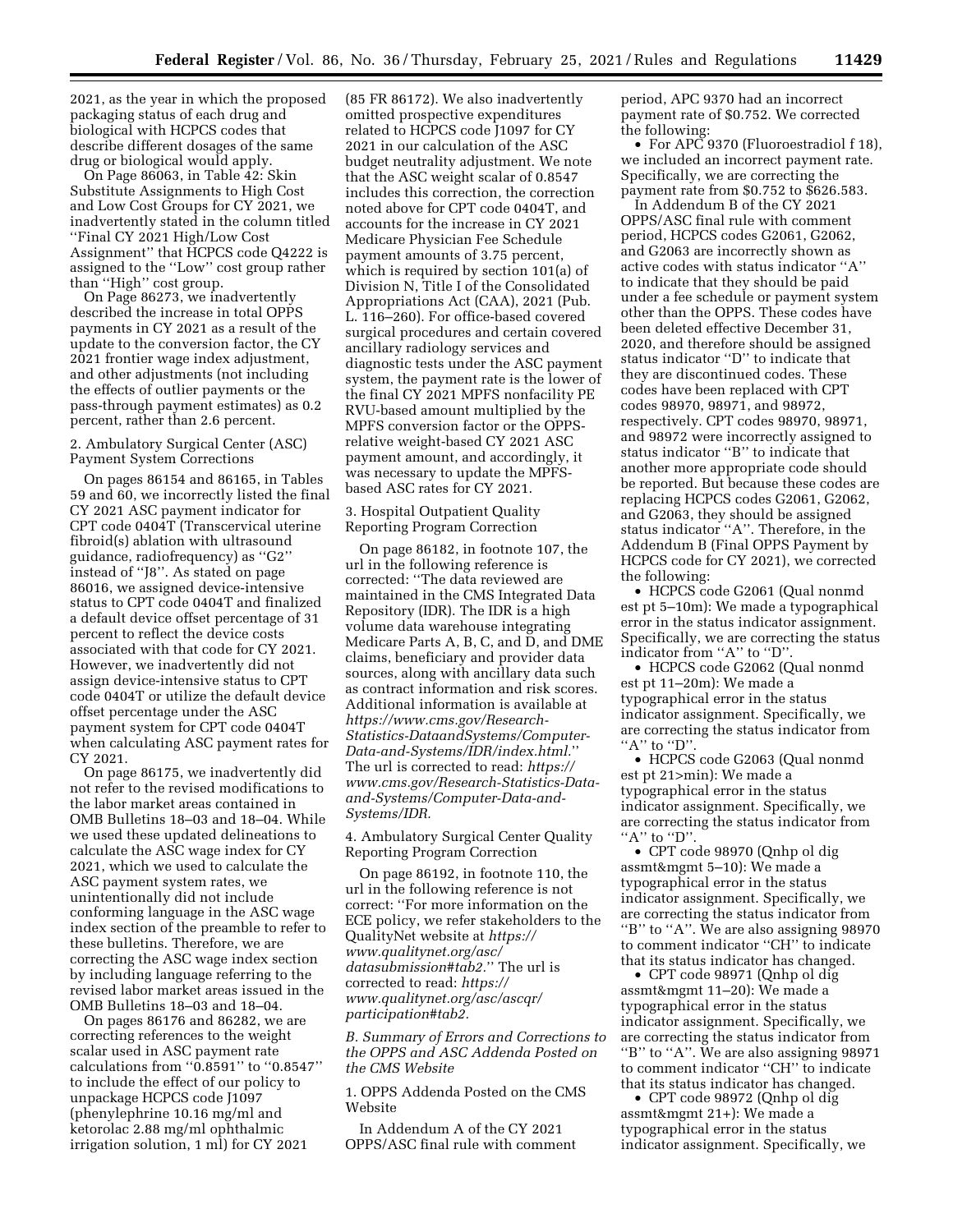are correcting the status indicator from "B" to "A". We are also assigning 98972 to comment indicator ''CH'' to indicate that its status indicator has changed.

In Addendum B of the CY 2021 OPPS/ASC final rule with comment period, HCPCS codes G2010 and G2012 were incorrectly assigned to status indicator ''A'' to indicate that they should be paid under a fee schedule or payment system other than the OPPS. However, because these codes were replaced with HCPCS codes G2250 and G2251 for certain non-physician practitioners, including rehabilitation therapists, effective January 1, 2021, we assigned them to status indicator ''B'' under the OPPS to indicate that other more appropriate codes should be reported. Therefore, in the Addendum B (Final OPPS Payment by HCPCS code for CY 2021), we corrected the following:

• HCPCS code G2010 (Remote evaluation of recorded video and/or images submitted by an established patient (*e.g.,* store and forward), including interpretation with follow-up with the patient within 24 business hours, not originating from a related e/ m service provided within the previous 7 days nor leading to an e/m service or procedure within the next 24 hours or soonest available appointment). We made a typographical error in the status indicator assignment. Specifically, we are correcting the status indicator from  $"A"$  to  $"B"$ 

• HCPCS code G2012 (Brief communication technology-based service, *e.g.,* virtual check-in, by a physician or other qualified health care professional who can report evaluation and management services, provided to an established patient, not originating from a related e/m service provided within the previous 7 days nor leading to an e/m service or procedure within the next 24 hours or soonest available appointment; 5–10 minutes of medical discussion). We made a typographical error in the status indicator assignment. Specifically, we are correcting the status indicator from "A" to "B".

In Addendum B of the CY 2021 OPPS/ASC final rule with comment period, HCPCS code G2211 was incorrectly assigned to status indicator ''N'' to indicate that it should be packaged under the OPPS. We intended to assign this code to status indicator ''B'' to indicate that it should not be payable under the OPPS because this code is an add-on code to existing Evaluation and Management code(s) that are assigned to status indicator ''B''. Therefore, in the Addendum B (Final OPPS Payment by HCPCS code for CY 2021), we corrected the following:

• HCPCS code G2211 (Visit complexity inherent to evaluation and management associated with medical care services that serve as the continuing focal point for all needed health care services and/or with medical care services that are part of ongoing care related to a patient's single, serious condition or a complex condition. (addon code, list separately in addition to office/outpatient evaluation and management visit, new or established)). We made a typographical error in the status indicator assignment. Specifically, we are correcting the status indicator from ''N'' to ''B''.

In Addendum B of the CY 2021 OPPS/ASC final rule with comment period, HCPCS code A9591 had an incorrect payment rate of \$0.752. We corrected the following:

• For HCPCS A9591 (Fluoroestradiol f 18, diagnostic, 1 millicurie), we included an incorrect payment rate. Specifically, we are correcting the payment rate from \$0.752 to \$626.583.

In Addendum C of the CY 2021 OPPS/ASC final rule with comment period, APC 9370, HCPCS code A9591 had an incorrect payment rate of \$0.752. We corrected the following:

• For APC 9370 (Fluoroestradiol f 18), HCPCS code A9591 (Fluoroestradiol f 18, diagnostic, 1 millicurie), we included an incorrect payment rate. Specifically, we are correcting the payment rate from \$0.752 to \$626.583.

In Addendum P, in the tab titled ''2021 FR Device Intensive List'', we inadvertently omitted CPT code 0404T from this list. CPT code 0404T was finalized as a device-intensive procedure for CY 2021 with a device offset percentage of 31 percent. We have added this procedure to the list of device-intensive procedures on this tab in Addendum P.

To view the corrected CY 2021 OPPS status indicators, comment indicators, APC assignments, relative weights, payment rates, copayment rates, deviceintensive status, and short descriptors in Addenda A, B, C, and P, we refer readers to the Addenda and supporting files that are posted on the CMS website at: *[http://www.cms.gov/Medicare/](http://www.cms.gov/Medicare/Medicare-Fee-for-Service-Payment/HospitalOutpatientPPS/index.html) [Medicare-Fee-for-Service-Payment/](http://www.cms.gov/Medicare/Medicare-Fee-for-Service-Payment/HospitalOutpatientPPS/index.html)  [HospitalOutpatientPPS/index.html.](http://www.cms.gov/Medicare/Medicare-Fee-for-Service-Payment/HospitalOutpatientPPS/index.html)*  Select ''CMS–1736–CN'' from the list of regulations. All corrected Addenda for this correcting document are contained in the zipped folder titled ''2021 OPPS Final Rule Addenda'' at the bottom of the page for CMS–1736–CN.

# 2. ASC Payment System Addenda Posted on the CMS Website

In Addenda AA and BB, we inadvertently applied an incorrect ASC

weight scalar to calculate payment rates under the ASC payment system. In our CY 2021 OPPS/ASC final rule with comment period, we finalized a policy to unpackage HCPCS code J1097 (phenylephrine 10.16 mg/ml and ketorolac 2.88 mg/ml ophthalmic irrigation solution, 1 ml) for CY 2021 (85 FR 86172). However, in our budget neutrality adjustment calculation, we inadvertently omitted prospective expenditures related to J1097 for CY 2021. This error impacted the calculation of the ASC weight scalar and ASC payment rates. Accordingly, we have updated Addenda AA and BB to accurately reflect the ASC payment rates based on the revised ASC weight scalar, as corrected in this notice and updated to include the increased MPFS rates required by section 101(a) of Division N, Title I of the Consolidated Appropriations Act, 2021.

In Addendum BB of the CY 2021 OPPS/ASC final rule with comment period, HCPCS code A9591 had an incorrect payment rate of \$0.75. We corrected the following:

• For HCPCS A9591 (Fluoroestradiol f 18, diagnostic, 1 millicurie), we included an incorrect payment rate. Specifically, we are correcting the payment rate from \$0.75 to \$626.58.

To view the corrected final CY 2021 ASC payment indicators, payment weights, payment rates, and multiple procedure discounting indicator in Addenda AA and BB, we refer readers to the Addenda and supporting files on the CMS website at: *[https://](https://www.cms.gov/Medicare/Medicare-Feefor-Service-Payment/ASCPayment/ASC-Regulations-and-Notices.html) [www.cms.gov/Medicare/Medicare-Fee](https://www.cms.gov/Medicare/Medicare-Feefor-Service-Payment/ASCPayment/ASC-Regulations-and-Notices.html)[for-Service-Payment/ASCPayment/ASC-](https://www.cms.gov/Medicare/Medicare-Feefor-Service-Payment/ASCPayment/ASC-Regulations-and-Notices.html)[Regulations-and-Notices.html.](https://www.cms.gov/Medicare/Medicare-Feefor-Service-Payment/ASCPayment/ASC-Regulations-and-Notices.html)* Select ''CMS–1736–CN'' from the list of regulations. All corrected ASC addenda for this correcting document are contained in the zipped folder titled ''Addendum AA, BB, DD1, DD2, and EE'' at the bottom of the page for CMS– 1736–CN.

# **III. Waiver of Proposed Rulemaking, 60-Day Comment Period, and Delay in Effective Date**

Under 5 U.S.C. 553(b) of the Administrative Procedure Act (APA), the agency is required to publish a notice of proposed rulemaking in the **Federal Register** before the provisions of a rule take effect. Similarly, section 1871(b)(1) of the Act requires the Secretary to provide notice of the proposed rulemaking in the **Federal Register** and a period of not less than 60 days for public comment. In addition, section 553(d) of the APA and section  $1871(e)(1)(B)(i)$  of the Act mandate a 30day delay in effective date after issuance or publication of a rule. Sections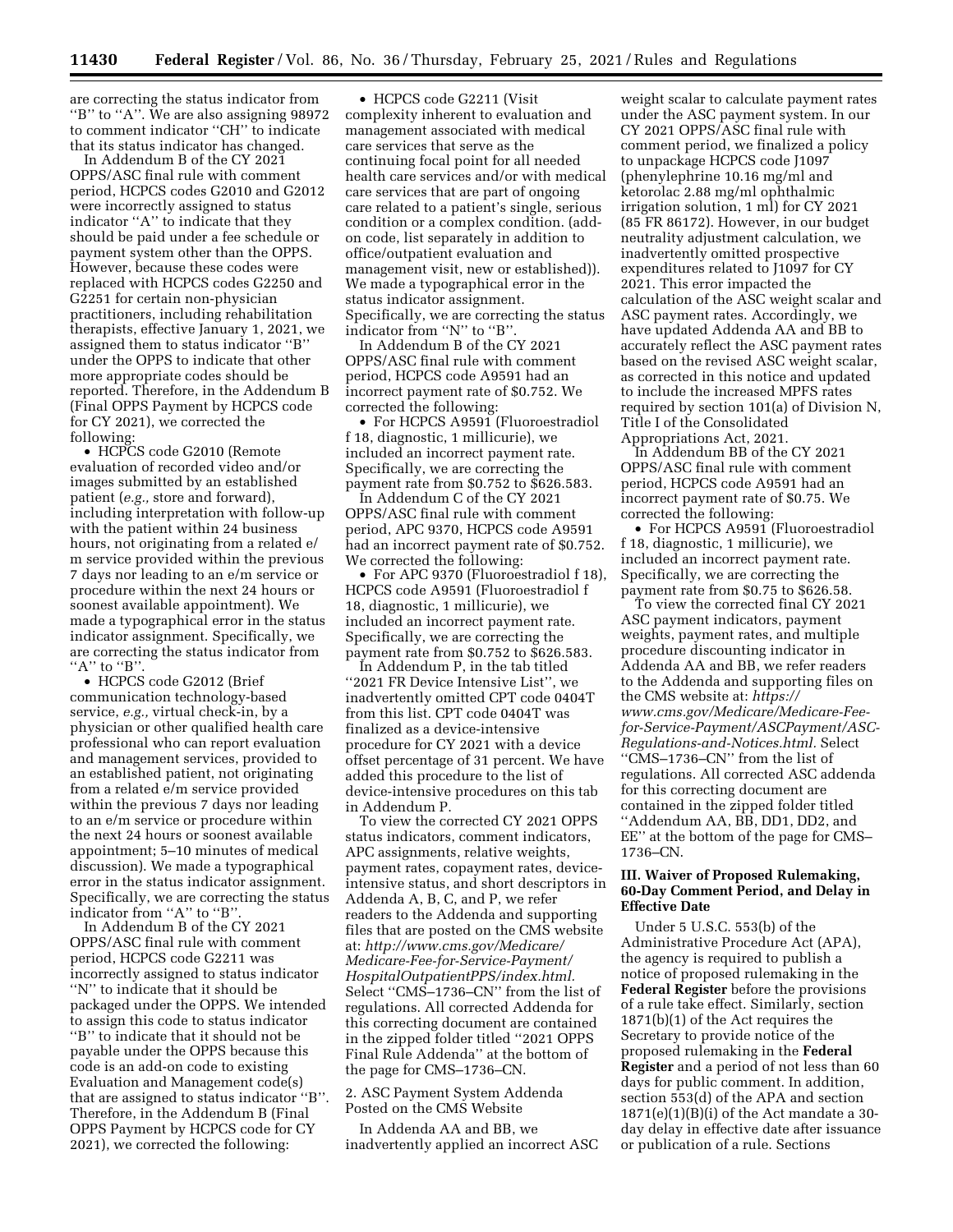553(b)(B) and 553(d)(3) of the APA provide for exceptions from the notice and comment and delay in effective date APA requirements; in cases in which these exceptions apply, sections 1871(b)(2)(C) and 1871(e)(1)(B)(ii) of the Act provide exceptions from the notice and 60-day comment period and delay in effective date requirements of the Act as well. Section 553(b)(B) of the APA and section 1871(b)(2)(C) of the Act authorize an agency to dispense with normal rulemaking requirements for good cause if the agency makes a finding that the notice and comment process are impracticable, unnecessary, or contrary to the public interest. In addition, both sections 553(d)(3) of the APA and section  $1871(e)(1)(B)(ii)$  of the Act allow the agency to avoid the 30 day delay in effective date where such delay is contrary to the public interest and an agency includes a statement of support.

We believe that this correcting document does not constitute a rule that would be subject to the notice and comment or delayed effective date requirements. This document corrects technical and typographic errors in the preamble, addenda, payment rates, tables, and appendices included or referenced in the CY 2021 OPPS/ASC final rule with comment period, but does not make substantive changes to the policies or payment methodologies that were adopted in the final rule with comment period. As a result, this correcting document is intended to ensure that the information in the CY 2021 OPPS/ASC final rule with comment period accurately reflects the policies adopted in that document.

In addition, even if this were a rule to which the notice and comment procedures and delayed effective date requirements applied, we find that there is good cause to waive such requirements. Undertaking further notice and comment procedures to incorporate the corrections in this document into the final rule or delaying the effective date would be contrary to the public interest because it is in the public's interest for providers to receive appropriate payments in as timely a manner as possible, and to ensure that the CY 2021 OPPS/ASC final rule accurately reflects our policies as of the date they take effect and are applicable.

Furthermore, such procedures would be unnecessary, as we are not altering our payment methodologies or policies, but rather, we are simply correctly implementing the policies that we previously proposed, received comment on, and subsequently finalized. This correcting document is intended solely to ensure that the CY 2021 OPPS/ASC

final rule with comment period accurately reflects these payment methodologies and policies. For these reasons, we believe we have good cause to waive the notice and comment and effective date requirements. Moreover, even if these corrections were considered to be retroactive rulemaking, they would be authorized under section  $1871(e)(1)(A)(ii)$  of the Act, which permits the Secretary to issue a rule for the Medicare program with retroactive effect if the failure to do so would be contrary to the public interest. As we have explained previously, we believe it would be contrary to the public interest not to implement the corrections in this correcting document because it is in the public's interest for providers to receive appropriate payments in as timely a manner as possible, and to ensure that the CY 2021 OPPS/ASC final rule with comment period accurately reflects our policies.

#### **IV. Correction of Errors**

In FR Doc. 2020–26819 of December 29, 2020 (85 FR 85866), make the following corrections:

1. On page 85987, third column, after the second full paragraph ending with ''Addendum B is available via the internet on the CMS website.'' and before the section titled ''IV. OPPS Payment for Devices,'' the following section and text are added:

# 31. Other Procedures/Services

For CY 2021, we proposed to continue to assign CPT code 0607T to APC 5012 (Clinic Visits and Related Services) with status indicator ''V'' (Clinic or Emergency Department Visit. Paid under OPPS; separate APC payment) and a proposed payment rate of \$120.88. In addition, we proposed to continue to assign CPT code 0608T to APC 5741 (Level 1 Electronic Analysis of Devices) with status indicator "S" (Procedure or Service, Not Discounted When Multiple. Paid under OPPS; separate APC payment) and a proposed payment rate of \$37.76. Below are the long descriptors for CPT codes 0607T and 0608T:

• 0607T: Remote monitoring of an external continuous pulmonary fluid monitoring system, including measurement of radiofrequency-derived pulmonary fluid levels, heart rate, respiration rate, activity, posture, and cardiovascular rhythm (*e.g.,* ECG data), transmitted to a remote 24-hour attended surveillance center; set-up and patient education on use of equipment; and

• 0608T: Remote monitoring of an external continuous pulmonary fluid monitoring system, including

measurement of radiofrequency-derived pulmonary fluid levels, heart rate, respiration rate, activity, posture, and cardiovascular rhythm (*e.g.,* ECG data), transmitted to a remote 24-hour attended surveillance center; analysis of data received and transmission of reports to the physician or other qualified health care professional.

*Comment:* A commenter requested that we reassign CPT codes 0607T and 0608T to non-payable OPPS status indicators because the commenter contended that the service associated with the codes is not provided to hospital outpatients during a hospital outpatient encounter. The commenter specifically requested that both codes be reassigned to either status indicator ''B'' (Codes that are not recognized by OPPS. Not paid under OPPS) or ''M'' (Items and Services Not Billable to the MAC. Not paid under OPPS) for both codes. The commenter reported that the services are prescribed by individual physicians, and are not currently provided to either hospital inpatients or outpatients, or in conjunction with any hospital service. According to the commenter, there is no hospital in the U.S. that possesses the technology to provide a remote pulmonary fluid monitoring system and further stated that ambulatory fluid monitoring system is only available through a single Independent Diagnostic Testing Facility (IDTF) in Pittsburgh, Pennsylvania. The commenter explained that an individual physician will prescribe the ambulatory fluid monitoring device for their patient and submit the medical order to the IDTF. Thereafter, the IDTF is ultimately responsible for the transmission, analysis, and creation of reports to the prescribing physician.

*Response:* Based on our review of the codes and input from our medical advisors, the services described by CPT codes 0607T and 0608T may be provided in an HOPD setting. While the commenter has indicated that the services described by the codes are currently performed by one IDTF, we believe that the services can be performed by HOPDs. Consequently, for CY 2021, we believe that we should continue to assign these codes to APCs 5012 and 5741 so that HOPDs can be paid separately if they provide these services in the HOPD setting. Therefore, we are finalizing our proposal, without modification, to assign CPT codes 0607T and 0608T to APCs 5012 and 5741, respectively. The final CY 2021 payment rate for the codes can be found in Addendum B to this final rule with comment period (which is available via the internet on the CMS website).